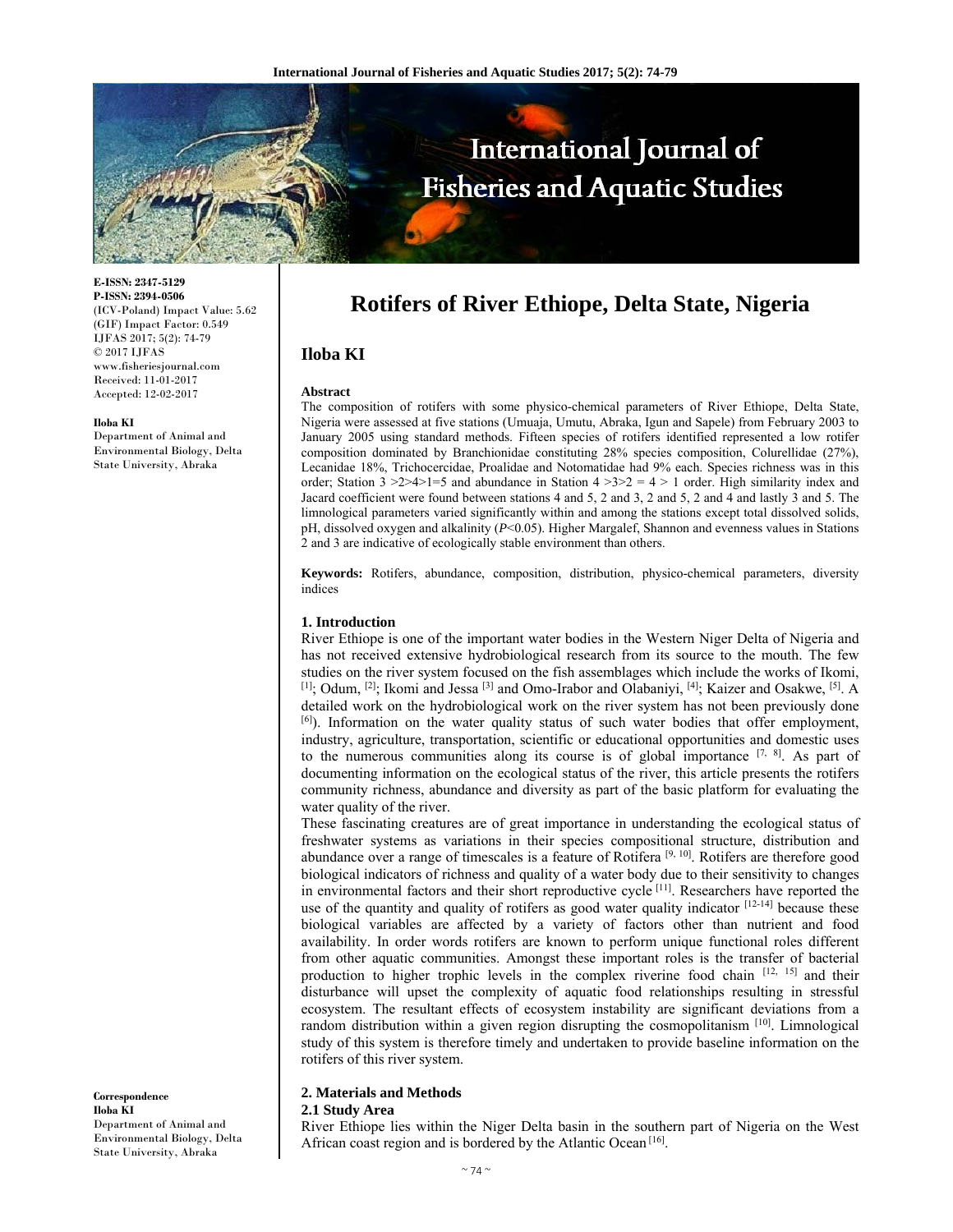It took its source from a watershed at Umuaja and flows westward for about 100km where it discharges into the Benin River at Sapele close to the African Timber and Plywood (ATP) Companies. The entire length of the River lies between latitude  $6°31$  and  $6°30$  N and longitude  $500 - 600$  E (Fig. 1).The River is tidally influenced partially from Sapele to Eku. Its width and depth range from less than 10m to 90m and  $1m$  to  $20m$  respectively <sup>[2]</sup>. The river flow is perennial with the highest level and discharges during the flood (July - November).

The common aquatic macrophytes are *Nymphaea lotus* Linnaeus, *Pistia stratiotes* Linnaeus, *Lemma* sp., *Azolla africana* Desv. *Ceratophyllum submersum* Linnaeus. The riverbank supports rich riparian vegetation, which includes *Raphia vinifera* P., Beauv, *Elaeis guineensis* Jacq. *Hevea brasiliensis* Muell. Arg. and *Cocos nucifera* Linnaeus. The substratum is mainly sand and pebbly units in the non-tidal zone and consisting of sand and silt and sandy clays in the tidal zone which are Sapele, Aghalokpe and Eku.



**Fig 1:** Map of River Ethiope showing sampling stations

There are lots of anthropogenic activities along the river channel. For instance at Umuaja, mined gravel are washed in the river, white sharp sands are also quarried along the river channel too.

# **2.2. Sample collection and Analysis**

Monthly water and plankton samples were studied from five sampling stations; Umuja, station 1, Umutu (2), Abraka (3), Igun (4), Sapele (5) (Fig.1) for 24 months from February 2003 to January 2005 between the hours of 9.00 - 15.00.

Surface water samples were analyzed according to standard method [17] for physico-chemical parameters namely; Temperature, conductivity and pH were estimated on the spot using mercury in glass thermometer  $(0 - 110^{0}C)$ , Hanna conductivity meter and pH meter (model H196107) respectively. Total solids by the use of a meter Flow velocity was determined by the drift method. The rest of the parameters were analyzed in the laboratory. Total alkalinity and chloride were determined using the titrimetric method. Dissolved oxygen was determined immediately after collection by the Azide modification method. Their values were recorded in mg/L. Estimation of phosphate and nitrate

were carried out spectrophotometrically and values were expressed in mg/L.

The 5% buffered formalin preserved rotifer samples were viewed, identified and counted under a binocular microscope Olympus CK 40 in an ulthmol counting chambers. Pictures of the various rotifer species were taken with a Canon digital camera (model A 470). The taxonomic identification was made by reference to Onwudinjo, [18], Dussart and Defaye [19], Shiel <sup>[20]</sup> and Iloba, <sup>[9]</sup>. The rotifer abundance was expressed as the number of individuals per sample volume (Ind/ml). The abundant and dominant species were defined as those with the highest occurring number of species counted or encountered. The following Diversity indices were used to study the community structure of rotifers; Margalef, Shannor-Weiner index  $(H')$ , Simpson's diversity  $(D_s)$ , Dominance index Evenness index (E). The Jaccard's coefficient (JC) and the Sorenson's index of significant (SIS) were used to compare the rotifers of the various stations in the river.

# **3. Results**

Results of the hydrobiological parameters are listed in Table 1.

**Table 1:** The mean, coefficient of variations values of the physico - chemical parameters studied in River Ethiope at the various stations, with F and P values.  $(C.V. > 40.0\%)$  - significant

| <b>Stations</b>                    |             |                   |            |            |            | <b>F</b> values | <b>P</b> values |
|------------------------------------|-------------|-------------------|------------|------------|------------|-----------------|-----------------|
| Parameters                         |             |                   |            |            |            |                 |                 |
| Air temperature $\rm{^{\circ}C}$   | 29.5(4.7)   | 29.5(5.4)         | 31(4.7)    | 31.1(5.3)  | 30.6(5.6)  | 8.91            | $0.0000*$       |
| Water temperature $\rm{^{\circ}C}$ | 27.2(3.9)   | 27.3(4.4)         | 28.8(4.6)  | 27.9(2.8)  | 27.5(3.8)  | 8.17            | $0.0000*$       |
| Transparency m                     | 100%(0.000) | $100\%$ $(0.000)$ | 100%       | 5.1(27.2)  | 4.8(29.1)  | 2.27            | $0.0000*$       |
| Conductivity $\mu$ S/cm            | 30.8(47.6)  | 23.9(45.2)        | 27.4(28.5) | 23.0(22.1) | 20.9(30.6) | 3.93            | $0.0000*$       |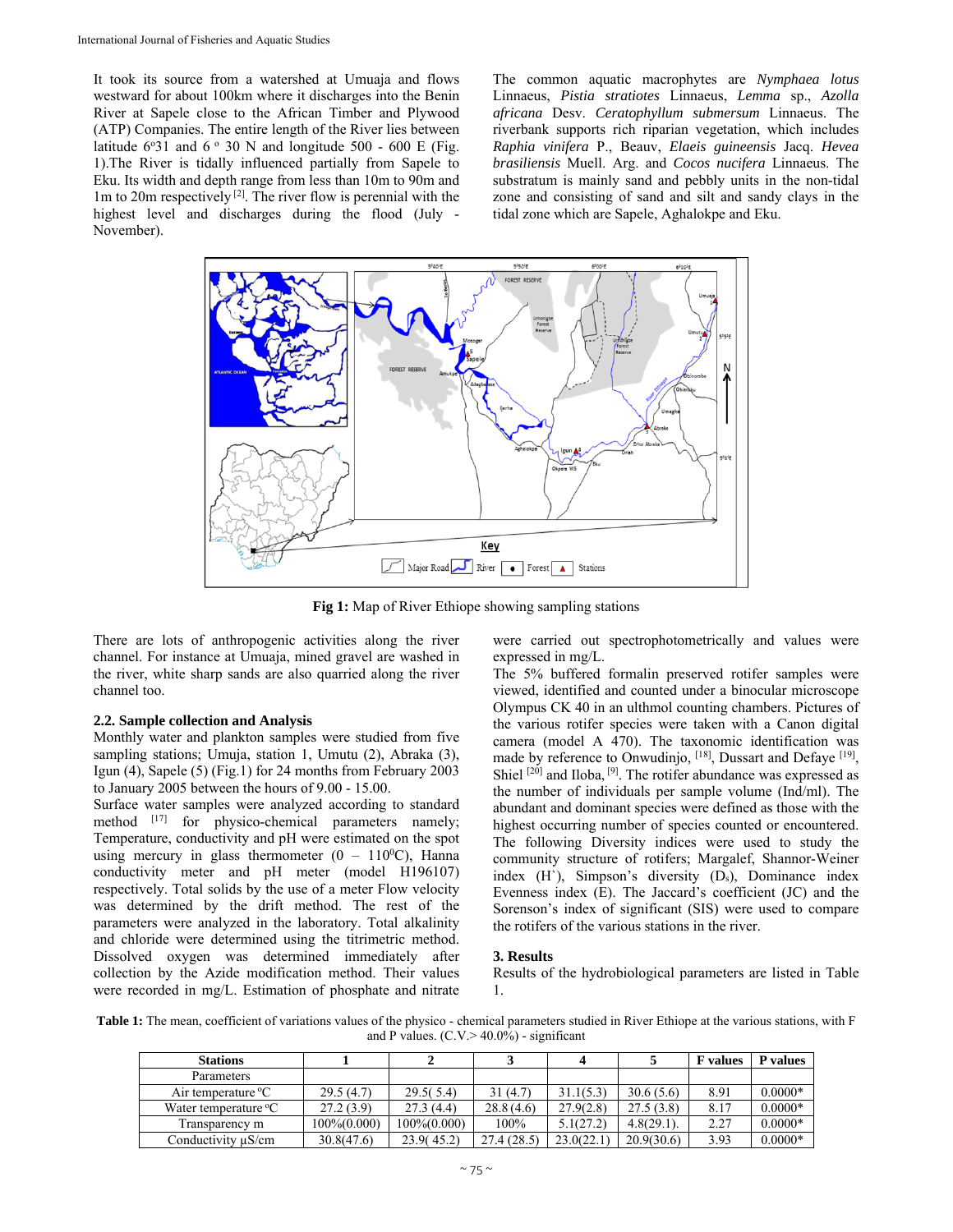| Hydrogen-ion concentration        | 6.3(9.5)       | 6.5(8.6)      | 6.3(8.9)      | 6.1(5.9)      | 6.2(6.4)     | 2.06 | 0.0900    |
|-----------------------------------|----------------|---------------|---------------|---------------|--------------|------|-----------|
| Total solids mg/CaCO <sub>3</sub> | 28.1(27)       | 21.6(14.3)    | 21.5(22.4)    | 28.4(19.3)    | 20(33.2)     | 1.55 | 0.1913    |
| Total suspended solids mg/l       | 11.0(23.1)     | 11.1(24.5)    | 10.9(24.2)    | 16.9(27.4)    | 12.4(20.0)   | 26.7 | $0.0000*$ |
| Total dissolved solids mg/l       | 17.0(43.7)     | 10,5(29.7)    | 10.3(30.8)    | 9.8(12.4)     | 11.2(30.7)   | 12.0 | $0.0000*$ |
| Dissolved oxygen mg/l             | $3.1(141.7*)$  | 2.1(64.6)     | $3.4(82.0*)$  | $2.2(70.8^*)$ | $2.8(59.9*)$ | 1.10 | 0.3581    |
| Alkalinity mg/CaCO <sub>3</sub>   | $46.7(612.1*)$ | 29.8 (78.9)   | 23.4(90.6)    | 15.9(66.6)    | 18.3(59.5)   | 2.43 | 0.0518    |
| Chloride mg/l                     | 2.2(46.5)      | 4.9(32.1)     | 3.2(50.4)     | 3.0(14.7)     | 3.2(14.8)    | 17.2 | $0.0000*$ |
| Sulphate mg/l                     | 2.1(117.1)     | 2.1(83.6)     | 2.2(84.3)     | 3.7(56.1)     | 3.0(47.5)    | 3.30 | $0.0134*$ |
| Phosphate mg/l                    | 0.11(75.8)     | 0.08(67.4)    | 0.11(73.0)    | 0.17(62)      | 0.18(68)     | 5.35 | $0.0005*$ |
| Nitrate mg/l                      | 1.1(80.4)      | 1.5(51)       | 1.8(61.6)     | 1.3(45.1)     | 2.1(22.6)    | 6.25 | $0.0001*$ |
|                                   | $0.0 - 2.60$   | $0.36 - 3.16$ | $0.03 - 4.01$ | $0.5 - 3.3$   | $1.4 - 3.0$  |      |           |

**\***Significant @ 0.005 level of significance.

The checklist of the rotifer species identified in this study is presented in Table 2. Table 2 also presents the spatial distribution of the rotifer species. The spatial distribution of the species shows that the species were not uniformly distributed but varies among the stations. Fifteen species of Phylum rotifera were identified (Table 2). Majority of these species were encountered in station 3 excluding three species *Cephalodella gibba, Floscularia sp, Floscularia sp.* 

Station 3 recorded all species of rotifer listed in Station 2. Station 5 recorded only three species, *Lapadella cristata, Monostyla bulla and M. lunaris*. Station 1 and 4 had 4 species, *Monostyla lunaris* in common. *Monostyla lunaris*  was encountered at all stations while *Monostyla bulla* was absent in station 1 only. *Anureaopsis sp* was absent from both stations 4 and 5, the lower reaches of the river. *Keratella sp., Lapadella cristata, Lapadella patella* and *Lecane decipiens*  were restricted to the middle reaches of the river. They were absent in stations 1, 4, and 5. *Floscularia* sp*, Brachionus urceolaris* and *Paracolurella aladjensi* were recorded once in stations 1 and 3.

The family branchionidae had a higher percentage species composition, followed by the family Colurellidae (27%), Lecanidae 18% while the rest had 9% each

From the percentage species composition, the genera

Monostyla and Lepadella were the most abundant forming about 15% each of the total rotifer species while the rest taxa had 7% each.

Rotifers abundance in Ethiope River was generally very low. In station 1, they were encountered thrice in the quantitative samples. Sporadic monthly distribution was observed.

Two species; *Trichocerca* and *Anuraeopsis* were encountered in Station 1. Trichocerca was recorded in October of both sampling year while *Anuraeopsis* was recorded once in April 2004. Stations 2 and 3 had no record of rotifer quantitatively. In station 4, *Monostylla bulla* in August 2003, *Lecane* in January 2004 were the rotifers encountered quantitatively.

Rotifers were low in species and also in numbers (Table 3). Station 3 was of highest species richness while station 5 was the lowest number of species. However, species abundance did not follow the species richness sequence. Station 4 was more populated while station 1 was the least populated.

Despite the differences in the Shannon diversity of the various stations, the t-test showed no significant difference between station 1 and others ( $p > 0.05$ ). Only stations 3 and 5 were found to be significantly different from 2. Station 3 was significantly different from 4 and 5 while no significant difference exists between 4 and 5.

| <b>Stations Genera/Species</b>         | 1              | 2                        | 3              | 4 | 5                     |   |  |
|----------------------------------------|----------------|--------------------------|----------------|---|-----------------------|---|--|
| Checklist                              |                |                          |                |   |                       |   |  |
| Rotifera<br>Phylum                     |                |                          |                |   |                       |   |  |
| Class<br>Monogonota                    |                |                          |                |   |                       |   |  |
| Order                                  | Flosculariacea | $\mathbf x$              |                |   |                       |   |  |
| Genus & species                        | Floscularia sp |                          |                |   |                       |   |  |
| Ploima<br>Order:                       |                |                          |                |   |                       |   |  |
| <b>Brachionidae</b><br>Family          |                |                          |                |   |                       |   |  |
| Anureaopsis sp                         |                | X                        | X              | X |                       |   |  |
| <b>Brachionus</b> urceolaris           |                |                          |                | X |                       |   |  |
| Keratella sp                           |                |                          | X              | X |                       |   |  |
| Family                                 |                | Colurellidae Bartos 1959 |                |   |                       |   |  |
| Lapadella cristata Rouss               |                |                          | X              | Χ | X                     | Χ |  |
| Lapadella patella Muller 1773          |                | X                        | X              |   |                       |   |  |
| Paracolurella aladjensis               |                |                          |                | X |                       |   |  |
| Family                                 |                | Euchlanidae              |                |   |                       |   |  |
| Beauchamppiella eudactylota Goose 1886 |                |                          |                |   | X<br>$\boldsymbol{X}$ |   |  |
| Family:                                |                | Lecanidae                |                |   |                       |   |  |
| Lecane decipiens Murray, 1913          |                |                          | X              | X | X                     | Χ |  |
| Monostyla bulla Goose 1886             |                |                          | X              | X | X                     | X |  |
| Monostyla lunaris Ehrenberg 1826       |                |                          | X              | X | $\boldsymbol{X}$      | X |  |
| Family                                 |                |                          | Notomatidae    |   |                       |   |  |
| Cephalodella gibba                     |                |                          |                |   |                       |   |  |
| Family                                 |                | Proalidae / Epiphanidae  |                |   |                       |   |  |
| Proales sp 2                           |                |                          |                | X |                       |   |  |
| Family                                 |                |                          | Trichocercidae |   |                       |   |  |
| Trichocera similes Wierzejaki, 1893    |                |                          |                | X | X                     | X |  |

**Table 2:** The checklist, spatial distribution of the species of the phylum Rotifera at the different Stations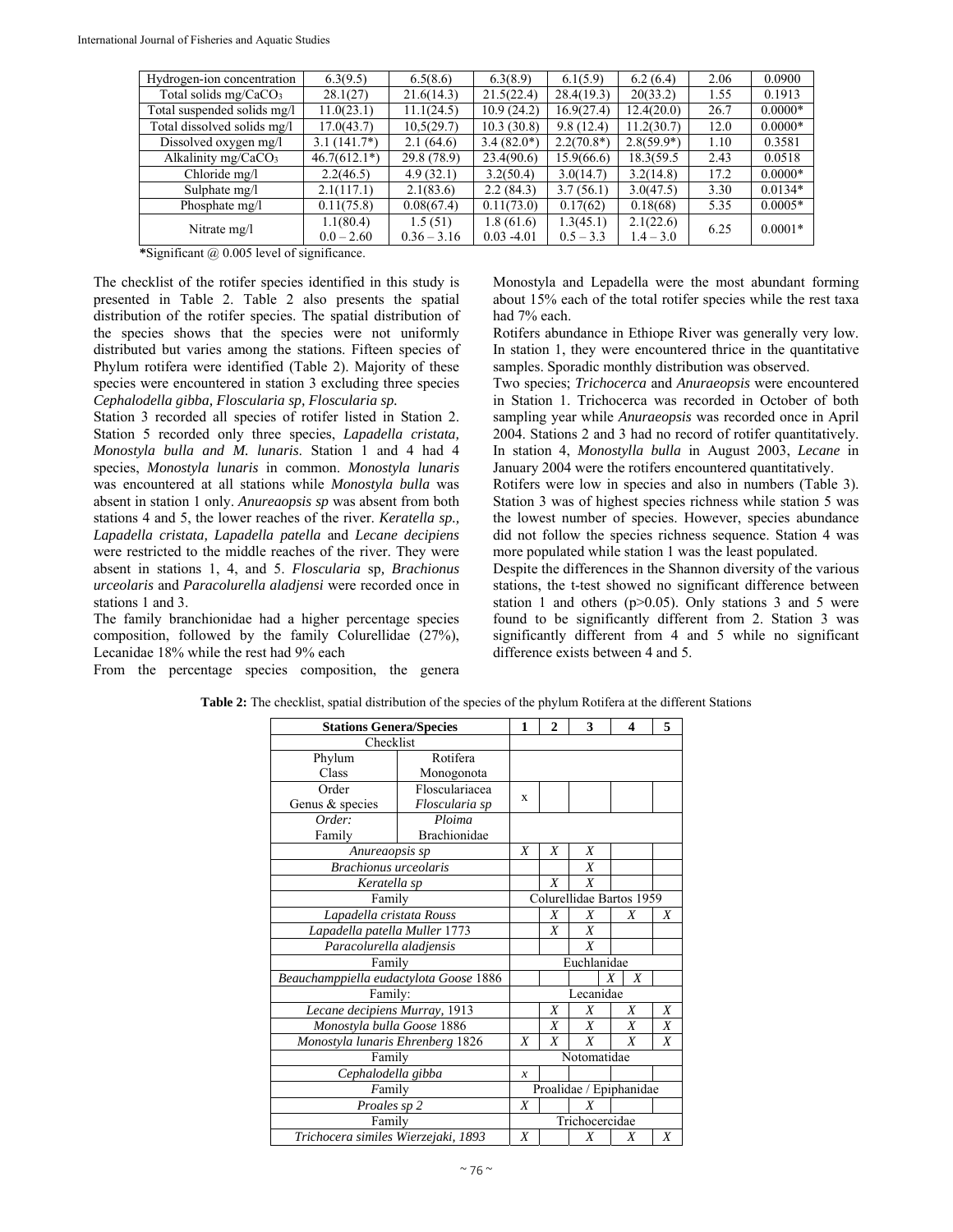The stations with significant level of rotifers similarities had significant agreement also except between stations 3 and 5. A very high similarity index and Jacard's coefficient was found between stations 4 and 5, followed by stations 2 and 3, 2 and 5, 2 and 4 and lastly 3 and 5 which did not record any significant difference in agreement (Table 4).



**Fig 2:** Percentage composition and abundance of the major taxa of rotifers at the different stations

| <b>Stations Indices</b> |       | 2    |       |       |       |
|-------------------------|-------|------|-------|-------|-------|
| Species richness        |       |      | 12    |       |       |
| Total no individuals    |       |      | 12    | 17    |       |
| Margalef                | 2.23  | 3.08 | 4.43  | 1.76  | 2.06  |
| Menhinicks              | 2.04  | 2.65 | 3.46  | 1.46  | 1.89  |
| Shannon                 | 1.56  | 1.95 | 2.48  | 1.54  | 1.55  |
| Evenness                | 0.97  |      |       | 0.86  | 0.96  |
| Variance                | 0.078 | 0.21 | 0.017 | 0.023 | 0.097 |
| Simpson                 | 0.067 |      |       | 0.015 | 0.095 |

**Table 3:** Diversity indices of the Phylum Rotifera at the five stations in River Ethiope

**Table 4:** Sorenson's Indices and Jaccard's coefficient (in bracket) of the Phylum Rotifera at the five stations in River Ethiope

| <b>Stations</b>        |   |            |                |                |                 |
|------------------------|---|------------|----------------|----------------|-----------------|
|                        | - | 33.3(0.29) | 47.1(38.1)     | 36.4(0.31)     | 40(0.33)        |
|                        |   | -          | $73.7*(53.8*)$ | $61.5*(0.51*)$ | $66.7*(0.50*)$  |
|                        |   |            |                | 44.4(0.33)     | 58.8*(0.45      |
|                        |   |            |                |                | $90.9*(0.632*)$ |
| $\cdot$ $\sim$<br>2.01 |   |            |                |                |                 |

\*Significant association.

# **4. Discussion**

The high variability of the physical and chemical parameters in River Ethiope as revealed by variability coefficient of over 40% in all parameters except water and air temperature, pH, total solids (physical parameters) is an indication that the river is continually undergoing rapid changes which is typical of tropical rivers [21]. The variations in the different parameters at the different stations could be due to variations due to region, reflecting factors such as climate, geology, habitat and biota. The air temperature of River Ethiope during this study (26 - 34 °C) with mean of 29.5 °C conformed to the tropical climate of Nigeria which is generally greater than 24  $^{\circ}$ C <sup>[22]</sup>.

The air temperature ranges is comparable to those within the same geographical region Ezekiel *et al*. [23] on Sombreiro River (27.9 °C to 29.2 °C), Arimoro *et al.* <sup>[24]</sup> on Warri River recorded 26.3 and 30.3 °C. The water temperature range in River Ethiope during this study is comparable to Edokpayi and Gbugbemi<sup>[25]</sup> (Ibiekuma river), Oso and Fagbuaro<sup>[26]</sup>, but different from Kaizer and Osakwe [5] (River Ethiope). Station 3 had relatively higher temperatures than stations 1 and 2 during this study. This could be due to the shallowness

and the exposure of Station 3. The 100% transparency in stations 1, 2 and 3 is expected since these sections of the river are shallow allowing light penetration all through.

The relatively low conductivity range of River Ethiope (3.22 and 68 μmhos/cm) indicates that the River is low in chemical ions and then confirms the river's oligotrophic nature [22] however, the conductivity varied within the range recommended for aquatic organisms therefore can support good fisheries [23, 24].

The acidic range in this study has been recorded by other researchers in the same system [21, 25] and also similar to rivers within the same geographic location. The total organic loads of the river were low. This is further confirmed by the low transparency values recorded. River Ethiope is a tropical aquatic ecosystem evident from the dissolved oxygen concentration range value  $(0.3 - 23.5 \text{mg/l})$  recorded in this study as noted by Ahmed <sup>[26]</sup> and the river is well oxygenated for the survival of aquatic organisms. The alkalinity range (2.8 – 178mg/CaCO3) recorded in River Ethiope is comparable to the suitable alkalinity range of 20 -300pm. This infers that the River is has a good buffering capacity [23]. The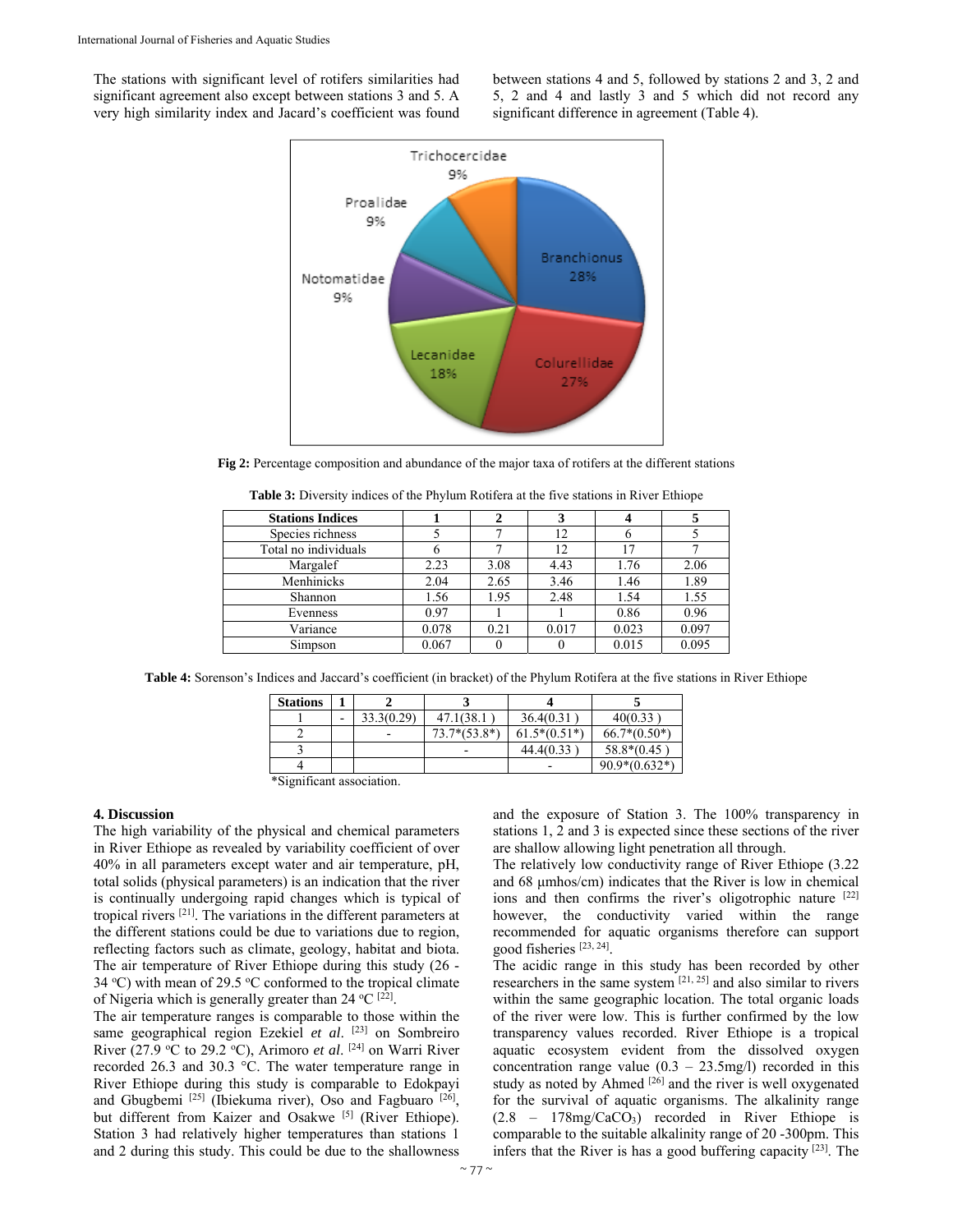chloride values of River Ethiope (0.3 and 7.01mg/l) is considered normal as against the suspect and problematic levels of 17-36mg/L. This is an indication that there was no cumulative addition of pollutants (runoff) into the River Ethiope. The low sulphate concentrations  $(0.00 - 9.00 \text{mg/l})$  in the river are comparable to sulphate concentrations in natural waters ranging from a few to several hundred milligrams per liter  $^{[27]}$ . The low Phosphate concentrations (< 0.001 – 0.64mg/l) in River Ethiope are similar to those reported in natural unpolluted water with generally very low phosphate levels [27]. The low nutrients observed in this study also confirm that the Niger Delta soil and sediment are low in nitrate and phosphorus [28]. This could be another probable reason why River Ethiope is low in nutrients.

River Ethiope is not rich in rotifers. This could be due to the lotic nature of the river. Dumont [29] reported that lotic systems such as in river Ethiope are poor in rotifer abundance. The numbers of rotifers encountered were not in accordance with Nigerian waters with low conductivity to always record over 40 species of rotifers  $[30]$ . Green  $[31]$  reported 41 species rotifers in River Sokoto. The preponderance of rotifer species of the family Brachionidae was the general pattern for most Nigerian water bodies [1]. The abundance of Branchionidae suggests that it plays a substantial role in nutrient regeneration in the water column and it is favoured by the environmental factors.

The high species richness downstream could be probably due to their ability to grow rapidly enough to compensate for downstream loss [29]. The low rotifer abundance in River Ethiope may due to their inability to maintain high number as a result of the rapid flow of the river and as well as their sensitivity to a wide range of environmental factors [7].

The abundance of Branchionidae, Colurellidae and Lecanidae suggest that they play a substantial role in nutrient regeneration in the water body. In other words rotifers in River Ethiope play a significant role in the productivity of the system. The dominance of Branchionidae, Colurellidae and Lecanidae has been reported by several workers  $[1, 3, 30]$ . This could be attributed to the availability of similar food supply they share [32]. The seasonal variability of rotifers in the tropics could not be verified due to their paucity in this system.

Duggan *et al.* <sup>[32]</sup> opined that species composition, trophic state of lotic system as well as predators are consequential of the physical features such as catchments, zone and reaches. This could be possibly the reasons for the different species at various stations. Station 4 being the lower reaches of River Ethiope with reduced flow could be responsible for its relatively high rotifer abundance  $[29]$ . The range of Margalef indices in river Ethiope from 1.46 to 4.43 (Rotifera) is an indication that river Ethiope fluctuates and is unstable except in station 2 and 3 which indicate that these stations are ecologically good for rotifers [2].

# **5. References**

- 1. Ikomi RB. The biology of the African leaf fish Polycentropsis abbreviata Boulenger, 1901 in the River Ethiope, Nigeria. Acta Ichthyologica et Piscatorial. 1996;  $26(1)$ .
- 2. Odum O. The Ecology and Biology of the fishes of the Ethiope River, Nigeria. Ph.D Thesis, University of Benin, Benin-city. 1992.
- 3. Ikomi RB, Jessa H. Studies on aspect of the biology of *Tilapia mariae* (Boulenger, 1899) (Osteichthyes

Cichlidae) in Ethiope River, Niger Delta, Nigeria. African Zoology. 2003; 38(2):255-264.

- 4. Omo-Irabor OO, Olabaniyi SB. Investigation of the Hydrological Quality of Ethiope River Watershed, Southern Nigeria. J. Appl. Sci. Environ Manage. 2007; 11(2)13-19.
- 5. Kaizer AN, Osakwe SA. Physicochemical Characteristics and Heavy Metal Levels in Water Samples from Five River Systems in Delta State, Nigeria J Appl. Sci Environ. Manage. 2010; 14(1):83-87.
- 6. Iloba KI. The Physico-chemical Characteristics and Plankton of Ethiope River, Nigeria. Ph.D Thesis, Delta State University Abraka, Delta State. 2012, 446.
- 7. Kadhim NF. Monthly Variations of Physico-Chemical Characteristics and phytoplankton species diversity as index of water quality in Euphrates River in Al-Hindiya barrage and Kifil City region of Iraq. Journal of Biology, Agriculture and Healthcare. 2014; 4(3):105-119.
- 8. Salahuddin *et al.,* 2014.
- 9. Iloba KI. Vertical distribution of rotifer in the Ikpoba reservoir in Southern Nigeria. Trop. freshwater Biol. 2002; 11:69-89.
- 10. Iloba KI, Egborge ABM. Changes in the rotifer community of the Ikpoba Dam, Benin-City. Trop. Freshwater Biol. 2002; 11:37-46.
- 11. Supratim P, Amal K, Kaustrilla C. Prospect of Brachionus calyciflorus, a holoplankton, for its potential bio-indicator property: A review. Int. J. of Recent Sci. Res. 2015; 6(11):7603-7608.
- 12. Carlough LA, Meyer JL. Bactivory by sestonic protists in a southern blackwater river. Limno. and Oceano. 1991; 36:873-883.
- 13. Akin-Oriola GA. Zooplankton associations and environmental factors in Ogunpa and Ona Rivers, Nigeria. Revista de Biolog Trop. 2003; 5(2):391-398.
- 14. Davies OA, Otene BB. Zooplankton Community of Minichinda Stream, Port Harcount, Rivers State, Nigeria. European J. of Sci. Res. 2009; 26(4):490-498.
- 15. Sarmento H. New paradigms in tropical limnology: the importance of the microbial foodweb. Hydrobiol. 2012; 686(1):1-4.
- 16. Adesalu TA, Nwankwo DI. Studies on the phytoplankton of Olero Creek and parts of Benin River, Nigeria The Ekologia. 2005; 3(2):21-30.
- 17. American Water Association, Water Pollution Control Federation (APHA). Standard Methods for the examination of water and waste waters Edn 15<sup>th,</sup> Washington, DC. 1989.
- 18. Onwudinjo CC*.* Hydrology and Plankton of Benin River, Nigeria. Ph.D. Thesis. University of Benin. Benin-City. 1990, 345.
- 19. Dussart BH, Defaye D. Copepoda. Introduction to the Copepoda. Guides to the identification of the microinvertebrates of the continental waters of the world. Academic Publishing, Amsterdam, Netherlands. 1995, 277.
- 20. Shiel RJ. (A guide to identification of rotifers, cladocerans and copepods from australian inland waters. Australia-The Murray-Darling Fresh. Res. Centre. 1995, 100-128.
- 21. Chapman LJ, Kramer DL. Limnological observations of an intermittent tropical dry forest Stream Hydrobiol. 1991; 226:153-166.
- 22. Adesalu TA. Phytoplankton dynamics of River Oli in